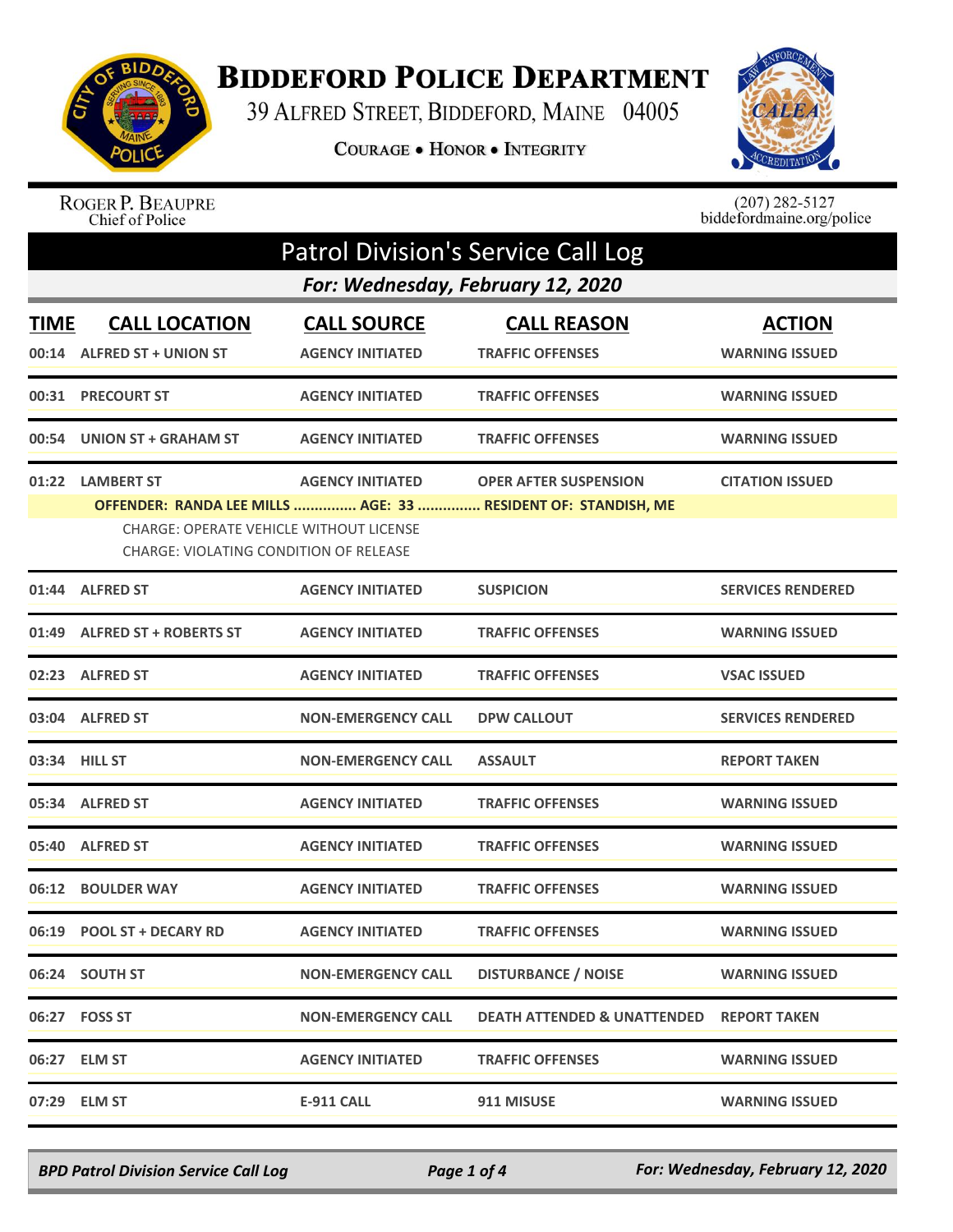| <b>TIME</b> | <b>CALL LOCATION</b><br>07:31 TIGER WAY | <b>CALL SOURCE</b><br><b>E-911 CALL</b> | <b>CALL REASON</b><br>911 MISUSE | <b>ACTION</b><br><b>SERVICES RENDERED</b> |
|-------------|-----------------------------------------|-----------------------------------------|----------------------------------|-------------------------------------------|
|             | 07:39 WATER ST + CLIFFORD ST            | <b>NON-EMERGENCY CALL</b>               | <b>JUVENILE OFFENSES</b>         | <b>SERVICES RENDERED</b>                  |
|             | 07:52 ALFRED ST                         | <b>NON-EMERGENCY CALL</b>               | <b>TRAINING DISPATCH</b>         | <b>SERVICES RENDERED</b>                  |
|             | 08:05 ALFRED ST                         | <b>WALK-IN AT STATION</b>               | <b>DRUG BOX</b>                  | <b>NO ACTION REQUIRED</b>                 |
|             | 08:07 MAY ST                            | <b>AGENCY INITIATED</b>                 | <b>TRAFFIC OFFENSES</b>          | <b>VSAC ISSUED</b>                        |
|             | 08:20 ALFRED ST                         | <b>RADIO</b>                            | <b>DISABLED VEHICLE</b>          | <b>SERVICES RENDERED</b>                  |
| 08:27       | <b>ALFRED ST + UNION ST</b>             | <b>AGENCY INITIATED</b>                 | <b>TRAFFIC OFFENSES</b>          | <b>WARNING ISSUED</b>                     |
|             | 08:37 MAPLEWOOD AVE                     | <b>AGENCY INITIATED</b>                 | <b>TRAFFIC OFFENSES</b>          | <b>WARNING ISSUED</b>                     |
|             | 08:50 SOUTH ST                          | <b>AGENCY INITIATED</b>                 | <b>TRAFFIC OFFENSES</b>          | <b>WARNING ISSUED</b>                     |
|             | 08:51 ALFRED ST                         | <b>AGENCY INITIATED</b>                 | <b>TRAFFIC OFFENSES</b>          | <b>WARNING ISSUED</b>                     |
|             | 08:57 ALFRED ST                         | <b>WALK-IN AT STATION</b>               | <b>ARTICLES LOST/FOUND</b>       | <b>REPORT TAKEN</b>                       |
|             | 08:58 MAPLEWOOD AVE                     | <b>AGENCY INITIATED</b>                 | <b>TRAFFIC OFFENSES</b>          | <b>WARNING ISSUED</b>                     |
|             | 09:07 POOL ST + CLIFFORD ST             | <b>AGENCY INITIATED</b>                 | <b>TRAFFIC OFFENSES</b>          | <b>WARNING ISSUED</b>                     |
|             | 09:14 ALFRED ST                         | <b>AGENCY INITIATED</b>                 | <b>TRAFFIC OFFENSES</b>          | <b>VSAC ISSUED</b>                        |
|             | 09:21 HILL ST + GRANITE ST              | <b>AGENCY INITIATED</b>                 | <b>TRAFFIC OFFENSES</b>          | <b>WARNING ISSUED</b>                     |
|             | 09:31 HILL ST                           | <b>NON-EMERGENCY CALL</b>               | <b>SCHOOL LIGHTS</b>             | <b>SERVICES RENDERED</b>                  |
|             | 09:32 ALFRED ST                         | <b>AGENCY INITIATED</b>                 | <b>TRAFFIC OFFENSES</b>          | <b>VSAC ISSUED</b>                        |
|             | 09:32 ALFRED ST                         | <b>AGENCY INITIATED</b>                 | <b>TRAFFIC OFFENSES</b>          | <b>VSAC ISSUED</b>                        |
|             | 09:37 ALFRED ST                         | <b>WALK-IN AT STATION</b>               | <b>COURT ORDERED CHECK IN</b>    | <b>SERVICES RENDERED</b>                  |
|             | 09:54 ALFRED ST + PORTER ST             | <b>AGENCY INITIATED</b>                 | <b>TRAFFIC OFFENSES</b>          | <b>VSAC ISSUED</b>                        |
|             | 09:56 ALFRED ST                         | <b>AGENCY INITIATED</b>                 | <b>TRAFFIC OFFENSES</b>          | <b>WARNING ISSUED</b>                     |
|             | 10:19 ELM ST                            | <b>AGENCY INITIATED</b>                 | <b>PAPERWORK</b>                 | <b>NEGATIVE CONTACT</b>                   |
|             | 10:38 POOL ST + LAFAYETTE ST            | <b>AGENCY INITIATED</b>                 | <b>TRAFFIC OFFENSES</b>          | <b>WARNING ISSUED</b>                     |
|             | 10:45 POOL ST + LAFAYETTE ST            | <b>AGENCY INITIATED</b>                 | <b>TRAFFIC OFFENSES</b>          | <b>WARNING ISSUED</b>                     |
|             | 10:59 ALFRED ST                         | <b>AGENCY INITIATED</b>                 | <b>TRAFFIC OFFENSES</b>          | <b>WARNING ISSUED</b>                     |

*BPD Patrol Division Service Call Log Page 2 of 4 For: Wednesday, February 12, 2020*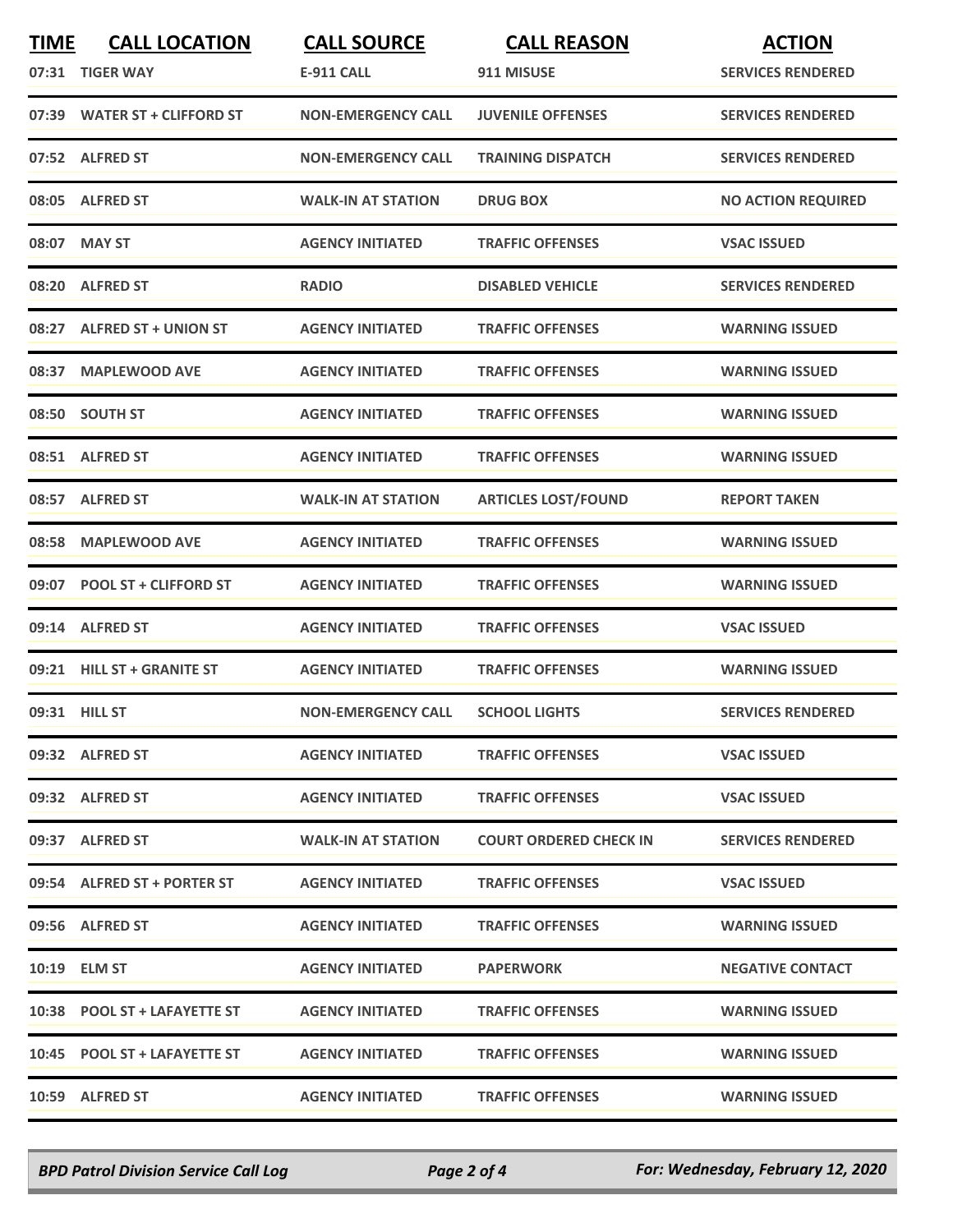| <b>TIME</b> | <b>CALL LOCATION</b><br><b>11:08 PIKE ST</b> | <b>CALL SOURCE</b><br><b>AGENCY INITIATED</b> | <b>CALL REASON</b><br><b>PAPERWORK</b> | <b>ACTION</b><br><b>NEGATIVE CONTACT</b> |
|-------------|----------------------------------------------|-----------------------------------------------|----------------------------------------|------------------------------------------|
|             | 11:11 POOL ST + CLIFFORD ST                  | <b>AGENCY INITIATED</b>                       | <b>TRAFFIC OFFENSES</b>                | <b>WARNING ISSUED</b>                    |
|             | 11:27 ALFRED ST + WASHINGTON ST              | <b>AGENCY INITIATED</b>                       | <b>TRAFFIC OFFENSES</b>                | <b>WARNING ISSUED</b>                    |
|             | 11:34 ELM ST                                 | <b>NON-EMERGENCY CALL</b>                     | <b>ARTICLES LOST/FOUND</b>             | <b>REPORT TAKEN</b>                      |
| 11:40       | <b>MAPLEWOOD AVE</b>                         | <b>AGENCY INITIATED</b>                       | <b>PAPERWORK</b>                       | <b>PAPERWORK SERVED</b>                  |
|             | 11:41 POOL ST                                | <b>AGENCY INITIATED</b>                       | <b>TRAFFIC OFFENSES</b>                | <b>WARNING ISSUED</b>                    |
| 11:48       | <b>MEDICAL CENTER DR</b>                     | <b>NON-EMERGENCY CALL</b>                     | <b>SUSPICION</b>                       | <b>SERVICES RENDERED</b>                 |
|             | 11:50 WILSON ST                              | <b>E-911 CALL</b>                             | 911 MISUSE                             | <b>NEGATIVE CONTACT</b>                  |
|             | 11:51 BRIARWOOD DR                           | <b>WALK-IN AT STATION</b>                     | <b>PAPERWORK</b>                       | <b>NEGATIVE CONTACT</b>                  |
|             | 12:01 SOUTH ST                               | <b>NON-EMERGENCY CALL</b>                     | <b>PRO-ACTIVE DV RESPONSE TEAM</b>     | <b>NO VIOLATION</b>                      |
|             | 12:06 ALFRED ST                              | <b>NON-EMERGENCY CALL</b>                     | <b>COURT ORDERED CHECK IN</b>          | <b>SERVICES RENDERED</b>                 |
|             | 13:07 ALFRED ST                              | <b>AGENCY INITIATED</b>                       | <b>TRAFFIC OFFENSES</b>                | <b>VSAC ISSUED</b>                       |
|             | 13:21 PRECOURT ST                            | <b>AGENCY INITIATED</b>                       | <b>TRAFFIC OFFENSES</b>                | <b>VSAC ISSUED</b>                       |
|             | 13:22 WESTFIELD ST                           | <b>NON-EMERGENCY CALL</b>                     | <b>CHECK WELFARE</b>                   | <b>REPORT TAKEN</b>                      |
| 13:25       | <b>MASON ST</b>                              | <b>AGENCY INITIATED</b>                       | <b>WARRANT ARREST</b>                  | <b>NEGATIVE CONTACT</b>                  |
|             | 13:29 ALFRED ST                              | <b>WALK-IN AT STATION</b>                     | <b>COURT ORDERED CHECK IN</b>          | <b>SERVICES RENDERED</b>                 |
|             | 13:41 WEST ST                                | <b>AGENCY INITIATED</b>                       | <b>TRAFFIC OFFENSES</b>                | <b>WARNING ISSUED</b>                    |
|             | 13:54 OCEAN AVE                              | <b>AGENCY INITIATED</b>                       | <b>ANIMAL COMPLAINT</b>                | <b>GONE ON ARRIVAL</b>                   |
|             | 13:56 MARINER WAY                            | <b>NON-EMERGENCY CALL</b>                     | <b>DISTURBANCE / NOISE</b>             | <b>REPORT TAKEN</b>                      |
|             | 14:01 POOL ST                                | <b>AGENCY INITIATED</b>                       | <b>TRAFFIC OFFENSES</b>                | <b>WARNING ISSUED</b>                    |
|             | <b>14:24 HILL ST</b>                         | E-911 CALL                                    | 911 MISUSE                             | <b>NO ACTION REQUIRED</b>                |
|             | 14:27 CLEAVES ST                             | <b>NON-EMERGENCY CALL</b>                     | <b>SCAM</b>                            | <b>SERVICES RENDERED</b>                 |
|             | 14:51 ELM ST                                 | E-911 CALL                                    | 911 MISUSE                             | <b>NEGATIVE CONTACT</b>                  |
|             | <b>14:53 MEDICAL CENTER DR</b>               | <b>NON-EMERGENCY CALL</b>                     | <b>TRESPASSING</b>                     | <b>SERVICES RENDERED</b>                 |
|             | 14:53 GOLDEN AVE                             | <b>NON-EMERGENCY CALL</b>                     | <b>SCAM</b>                            | <b>REPORT TAKEN</b>                      |

*BPD Patrol Division Service Call Log Page 3 of 4 For: Wednesday, February 12, 2020*